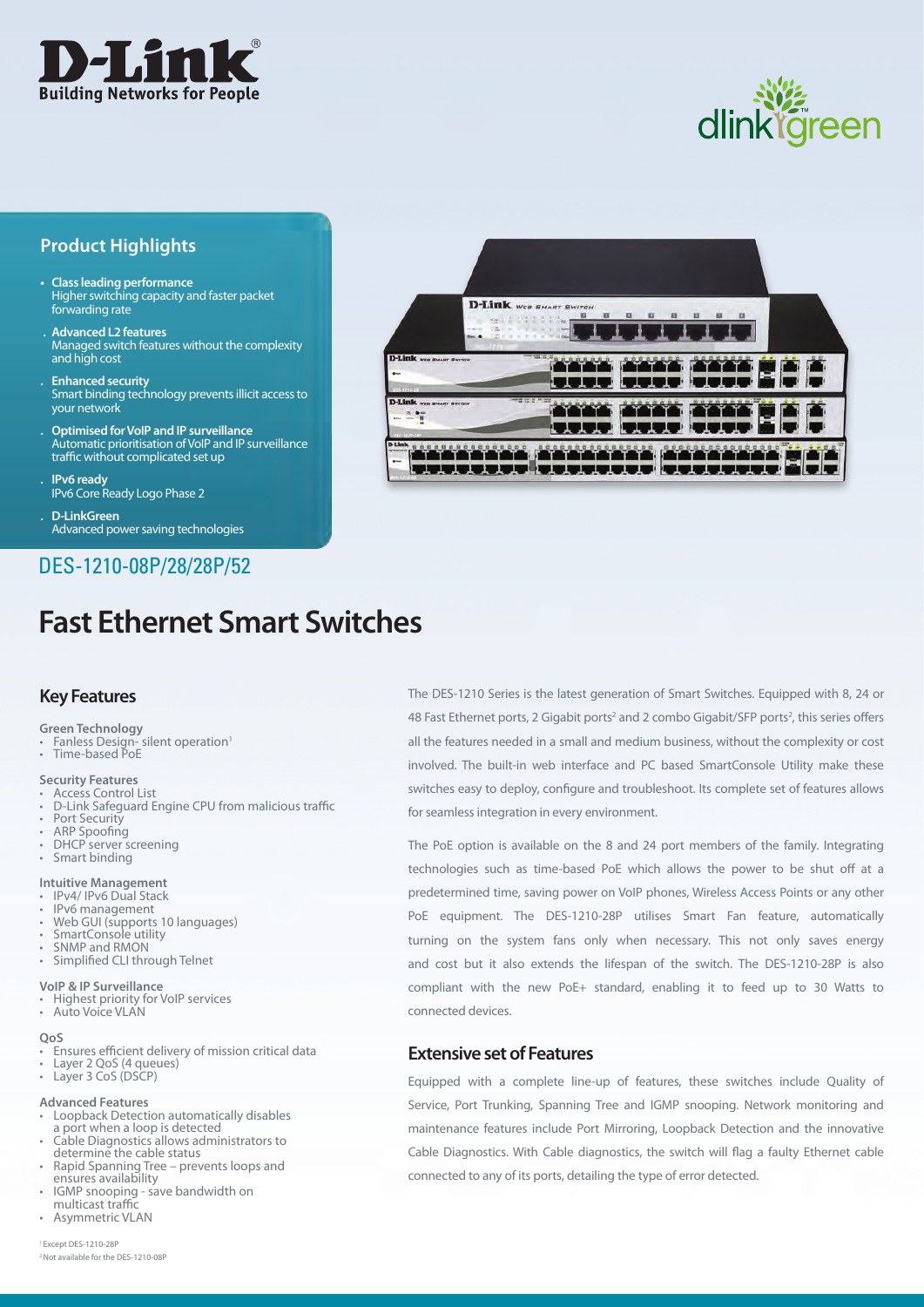

#### **Ready fornetwork convergence**

These switches are ideal for converged networks, where IP telephony/VoIP, IP surveillance systems and traditional data traffic are integrated in the data flow. The Auto Voice and Auto Surveillance VLAN features will automatically place these types of traffic on separate VLANs, thus guaranteeing the confidentiality, prioritisation and quality of these services on the network.

#### **Secure your Network**

The DES-1210 series support RADIUS authentication, to ensure that only authorised users are able to log into the network. In addition, the Access Control List (ACL) feature further enhances security by ensuring that network resources are accessible only by their legitimate users. In addition, the DES-1210 Series protects against the most widespread network attacks, such as ARP spoofing or rogue DHCP servers. Smart Binding manages unwanted access to your network. This is done by checking IP and MAC address on a particular port against a pre-configured database before allowing or denying access.

#### **Avoid Network Disruption**

D-Link's innovative Safeguard Engine protects against traffic flooding caused by broadcast storms or virus attacks, blocking traffic that reaches the definable threshold and avoiding network lock-ups before they occur. Spanning Tree (STP) and Rapid Spanning Tree (RSTP) allow for redundant paths in a network to ensure servers and other resources are always available.

#### **VersatileManagement**

The new generation of Smart switches is provided with an intuitive PC-based SmartConsole utility and a friendly web interface that enables administrators to configure and control their network down to the port level. The SmartConsole automatically discovers multiple D-Link Web Smart Switches within the same network segment, so administrators can access all of them even before they have been configured. This allows for very quick deployments and initial setups, including firmware upgrades. For more advanced administrators, the DES-1210 series supports a Command Line Interface (CLI) accessible with Telnet.



If the worst should happen to your network you need the very best support and fast. Downtime costs your business money. D-Link Assist maximises your uptime by solving technical problems quickly and effectively.Our highly trained technicians are on standby around the clock, ensuring that award-winning support is only a phone call away.

With a choice of three affordable service offerings covering all D-Link business products, you can select the package that suits you best:

#### **D-LinkAssistGold -for comprehensive 24-hour support**

D-Link Assist Gold is perfect for mission-critical environments where maximum uptime is a high priority. It guarantees four hour around-the-clock response. Cover applies 24/7 for every day of the year including holidays.

#### **D-LinkAssist Silver-for prompt same-day assistance**

D-Link Assist Silver is designed for'high availability' businesses that require rapid response within regular working hours. It provides a four hour response service Monday to Friday from 8am to 5pm, excluding holidays.

#### **D-LinkAssist Bronze -for guaranteed response on the next business day**

D-Link Assist Bronze is a highly cost-effective support solution for less critical environments. Response is guaranteed within eight business hours Monday to Friday from 8am to 5pm, excluding holidays.

D-Link Assist can be purchased together with any D-Link business product. So whether you're buying switching, wireless, storage, security or IP Surveillance equipment from D-Link, your peace of mind is guaranteed. D-Link Assist also offers installation and configuration services to get your new hardware working quickly and correctly.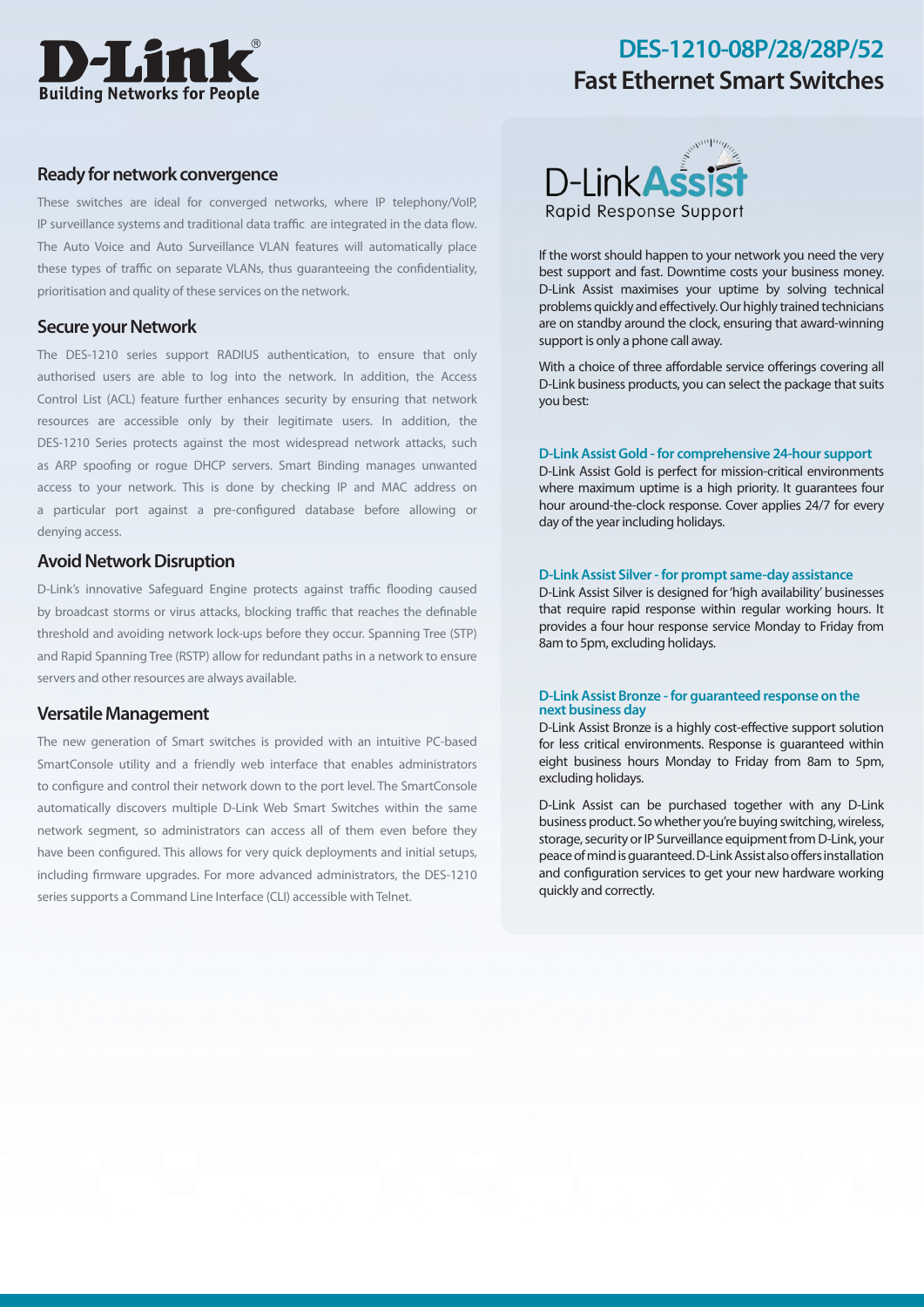

| <b>Technical Specifications</b>      | DES-1210-08P                                                  | DES-1210-28                                                                                                                       | DES-1210-28P                                                                          | DES-1210-52                                                  |
|--------------------------------------|---------------------------------------------------------------|-----------------------------------------------------------------------------------------------------------------------------------|---------------------------------------------------------------------------------------|--------------------------------------------------------------|
| General                              |                                                               |                                                                                                                                   |                                                                                       |                                                              |
| Size                                 | • Desktop                                                     | • 19" rack mountable, 1U                                                                                                          |                                                                                       |                                                              |
| Interface                            | • 8 10/100BASE-TX                                             | • 24 10/100BASE-TX<br>• 21000BASE-T<br>•2 Combo 1000BASET/SFP                                                                     | • 24 10/100BASE-TXPoE<br>• 21000BASE-T<br>•2 Combo 1000BASET/SFP                      | •48 10/100BASE-TX<br>• 21000BASE-T<br>•2 Combo 1000BASET/SFP |
| <b>Port Standards</b>                | · IEEE 802.3 Ethernet<br>• IEEE 802.3u Fast<br>• Ethernet     | • IEEE 802.3 Ethernet<br>• IEEE 802.3u Fast Ethernet<br>• IEEE 802.3ab Gigabit Ethernet<br>· IEEE 802.3z Gigabit Ethernet (fiber) |                                                                                       |                                                              |
| Auto negotiation                     | • Yes                                                         |                                                                                                                                   |                                                                                       |                                                              |
| IEEE 802.3x Flow Control             | • Yes                                                         |                                                                                                                                   |                                                                                       |                                                              |
| <b>Auto MDI/MDIX</b>                 | • Yes                                                         |                                                                                                                                   |                                                                                       |                                                              |
| Performance                          |                                                               |                                                                                                                                   |                                                                                       |                                                              |
| <b>Switching Capacity</b>            | $\cdot$ 1.6 Gbps                                              | • 12.8 Gbps                                                                                                                       | • 12.8 Gbps                                                                           | • 17.6 Gbps                                                  |
| 64-Byte Packet Forwarding Rate       | $\cdot$ 1.19 Gbps                                             | $\cdot$ 9.5 Mpps                                                                                                                  | $\cdot$ 9.5 Mpps                                                                      | • 13.1 Mpps                                                  |
| <b>MAC Address Table Size</b>        | • 8k Entries                                                  |                                                                                                                                   |                                                                                       |                                                              |
| Flash Memory                         | $\cdot$ 16 MB                                                 |                                                                                                                                   |                                                                                       |                                                              |
| <b>Transmission Method</b>           | • Store-and-forward                                           |                                                                                                                                   |                                                                                       |                                                              |
| Packet Buffer Memory                 | • 384KB                                                       | $-512kb$                                                                                                                          | $-512kb$                                                                              | $\cdot$ 1 MB                                                 |
| PoE                                  |                                                               |                                                                                                                                   |                                                                                       |                                                              |
| PoE Standard                         | •802.3af                                                      |                                                                                                                                   | • 802.3af and 802.3at                                                                 |                                                              |
| PoE Capable Ports                    | • Port 1-8 up to 15.4<br>watts per port                       |                                                                                                                                   | • Port 1-4 upto 15.4 or<br>30 watts per port<br>Port 5-24 upto 15.4<br>watts per port |                                                              |
| PoE Power Budget                     | •72 watts                                                     |                                                                                                                                   | • 193 watts                                                                           |                                                              |
| <b>LEDs</b>                          |                                                               |                                                                                                                                   |                                                                                       |                                                              |
| Power (Per Device)                   | • Yes                                                         |                                                                                                                                   |                                                                                       |                                                              |
| Console (Per Device)                 | $\cdot$ Yes                                                   |                                                                                                                                   |                                                                                       |                                                              |
| Link/Activity/Speed (Per Port)       | • Yes                                                         |                                                                                                                                   |                                                                                       |                                                              |
| Physical & Environmental             |                                                               |                                                                                                                                   |                                                                                       |                                                              |
| MTBF (Hours)                         | •274,382                                                      | •356,242                                                                                                                          | $*205,416$                                                                            | $-592,770$                                                   |
| <b>Acoustics</b>                     | $\cdot$ 0 dB                                                  | $\cdot$ 0 dB                                                                                                                      | $-53.9$ dB                                                                            | $\cdot$ 0 dB                                                 |
| <b>Heat Dissipation</b>              | • 305.03 BTU/hr                                               | • 60.05 BTU per hour                                                                                                              | .866.65 BTU per hour                                                                  | • 98.61 BTU per hour                                         |
| Power Input                          | • 100 to 240 VAC, 50 to 60 Hz Internal Universal Power Supply |                                                                                                                                   |                                                                                       |                                                              |
| Max Power Consumption                | • 89.4 Watts (PoE on)<br>• 9.6 Watts (PoE off)                | $\cdot$ 13.4 watts                                                                                                                | • 254 watts (PoE on),<br>• 26.4 watts (PoE off)                                       | •28.9 watts                                                  |
| Dimensions ( $W \times D \times H$ ) | • 190 x 120 x 38 mm                                           | • 440 x 140 x 44 mm                                                                                                               | • 440 x 250 x 44 mm                                                                   | • 440 x 250 x 44 mm                                          |
| Fan Quantity                         | • Fanless                                                     | • Fanless                                                                                                                         | 3 Smart Fans <sup>1</sup>                                                             | • Fanless                                                    |
| <b>Operating Temperature</b>         | $\cdot$ 0 to 40 $\degree$ C                                   |                                                                                                                                   |                                                                                       |                                                              |
| Storage Temperature                  | $-10$ to $70^{\circ}$ C                                       |                                                                                                                                   |                                                                                       |                                                              |
| <b>Operating Humidity</b>            | • 5% to 95% non-condensing                                    |                                                                                                                                   |                                                                                       |                                                              |
| Emission (EMI)                       | · FCC Class A, CE Class A, VCCI Class A, IC, C-Tick           |                                                                                                                                   |                                                                                       |                                                              |
| Safety                               | • cUL, LVD                                                    |                                                                                                                                   |                                                                                       |                                                              |

1 Default fan speed is low. Fan switches to high speed automatically at 33˚ C ambient temperature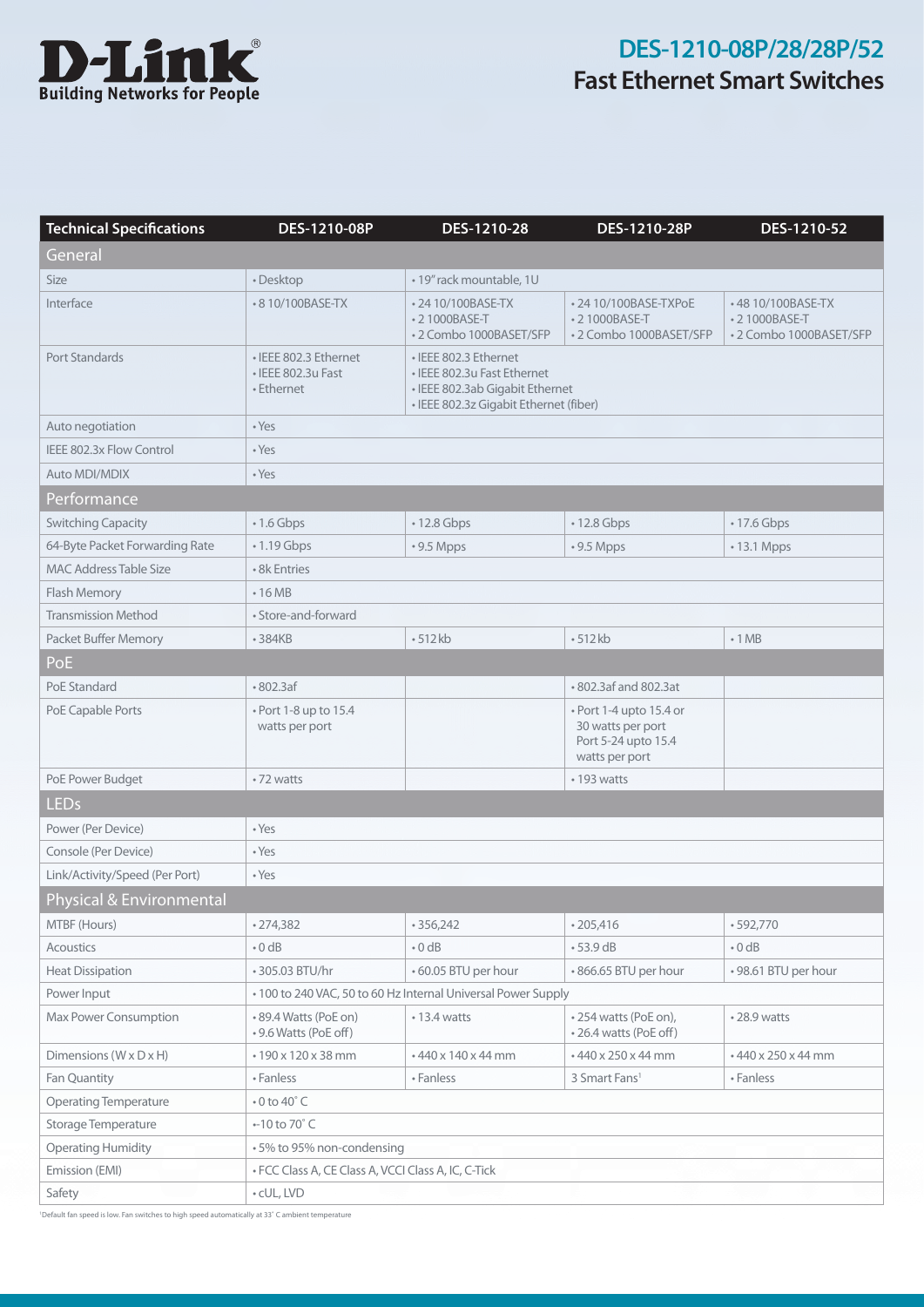

**Resolution Protocol** • RFC 951 BootP Client • RFC 1155 MIB • RFC 1157 SNMP v1

**Definition**

• RFC 1191 Path MTU Discovery • RFC 1212 Concise MIB

• RFC 1215 Traps for use with the SNMP

• RFC 1213 MIB II, IF MIB

• RFC 1239 Standard MIB • RFC 1350 TFTP • RFC 1493 Bridge MIB • RFC 1519 CIDR • RFC 1945 HTTP/1.0 • RFC 2131 DHCP

• RFC 2132 DHCP Options and BOOTP Vendor Extensions

• RFC 3621 Power Ethernet

• Compact CLI through Telnet

• Trap for SmartConsole Utility

**Management** • Web-based GUI

• Telnet Server • SmartConsole Utility • TFTP Client • SNMP

- Supports v1/v2/v3 • SNMP Trap

• LLDP, LLDP-MED • Time-based PoE • IPV6 Management  $\cdot$  RMON v1 group 1, 2, 3, 9

• System Log - Max. 500 log entries - Supports IPv4 log server • BootP/DHCP Client • Time Setting - SNTP

• RFC 2138 Radius **Authentication** • RFC 2233 Interface MIB • RFC 2578 Structure of Management Information Version 2 (SMIv2)  $\cdot$  RFC 2647 802.1p • RFC 3416 SNMP • RFC 3417 SNMP

#### **L2 Features**

- MAC Address Table
- 8K entries  $\cdot$  Flow Control
- 802.3x Flow Control
- HOL Blocking Prevention
- IGMP Snooping
- IGMP v1/v2 Snooping
- Supports 256 IGMP groups
- Supports at least 64 static multicast addresses
- IGMP per VLAN
- Supports IGMP Querier
- Spanning Tree Protocol
- 802.1D STP
- 802.1w RSTP
- Loopback Detection
- 802.3ad Link Aggregation
- 4 groups per device (DES-1210-08P)
- 14 groups per device (DES-1210-28/28P)
- 26 groups per device (DES-1210-52)
- 8 ports per group
- Port Mirroring
- One-to-One
- Many-to-One
- Supports Mirroring for Tx/Rx/Both
- Cable Diagnostics
- Configurable Auto MDI/MDIX
- Multicast Filtering
	- Forwards all unregistered groups
- Filters all unregistered groups

## **VLAN**

- $-80210$
- VLAN Group
- Max. 256 static VLAN groups - Max. 4094 VIDs
- Management VLAN
- Asymmetric VLAN
- Auto Voice VLAN
- Max. 10 user-defined OUI - Max. 8 default OUI

#### **QoS (Quality of Service)**

- 802.1p Quality of Service
- 4 queues per port
- Queue Handling - Strict
- Weighted Round Robin (WRR)
- CoS based on
- 802.1p Priority Queues
- DSCP
- $-T<sub>0</sub>S1$
- Bandwidth Control
- Port-based (Ingress/Egress, min. granularity 64 Kb/s for 10/100 Mbps and 1850 Kb/s for 1000 Mbps) 1 Except DES-1210-28P

## **Software Features**

#### **Access Control List (ACL)**

- Max. 50 profiles
- Max. 200 rules shared by profiles
- ACL based on:
- MAC Address
- IPv4 Address
- ICMP/IGMP/TCP/UDP
- VLAN ID
- 802.1p Priority Queues
- DSCP
- ACL Actions
- Permit
- Deny

#### **Security**

- $802.1X$
- Port Security
- Supports up to 64 MAC addresses per port
- Broadcast/Multicast/Unicast Storm Control
- Static MAC
- D-Link Safeguard Engine
- DHCP Server Screening
- ARP Spoofing Prevention - Max. 64 entries
- SSL2
	- Supports v1/v2/v3
- Supports IPv4
- Smart Binding

#### **MIB**

- 1213 MIB II
- 1493 Bridge MIB
- 1907 SNMP v2 MIB
- 1215 Trap Convention MIB
- 2233 Interface Group MIB
- D-Link Private MIB
- Power-Ethernet MIB
- $\cdot$  LLDP MIB<sup>1</sup>

#### **RFC Standard Compliance**

- RFC 768 UDP
- RFC 791 IP
- RFC 792 ICMP
- RFC 793 TCP
- RFC 826 ARP
- RFC 854 Telnet Server
- RFC 855 Telnet Server
- RFC 856 Telnet Binary
- **Transmission**
- RFC 858 Telnet Server
- RFC 896 Congestion Control in
- **TCP/IP Network**
- RFC 903 Reverse Address